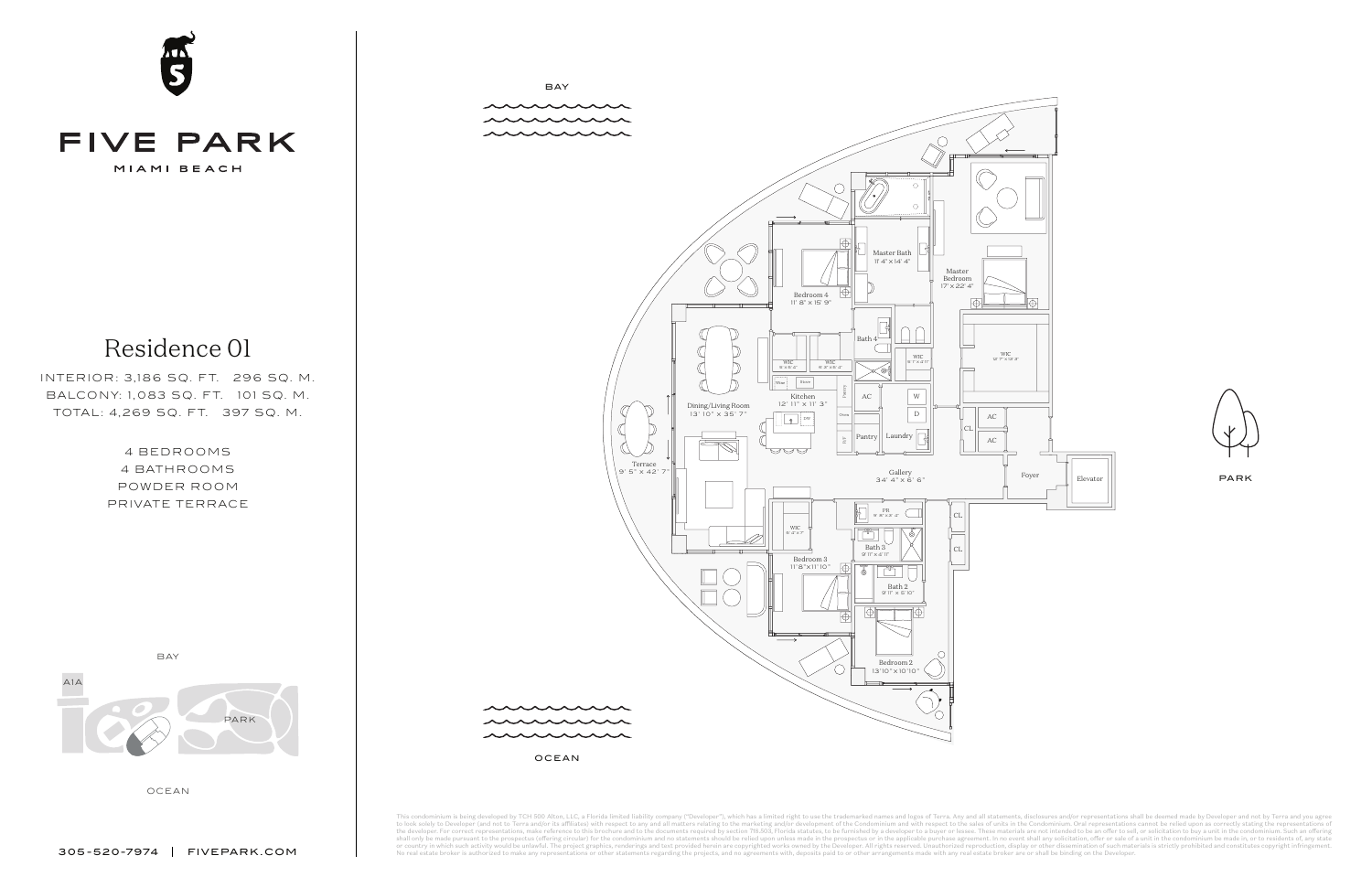

## **FIVE PARK**

MIAMI BEACH

OCEAN



BAY munne

munne munnu

3 BEDROOMS 3 BATHROOMS POWDER ROOM PRIVATE TERRACE

### Residence 02

INTERIOR: 2,930 SQ. FT. 273 SQ. M. BALCONY: 782 SQ. FT. 73 SQ. M. TOTAL: 3,712 SQ. FT. 346 SQ. M.



OCEAN

This condominium is being developed by TCH 500 Alton, LLC, a Florida limited liability company ("Developer"), which has a limited right to use the trademarked names and logos of Terra. Any and all statements, disclosures a to look solely to Developer (and not to Terra and/or its affiliates) with respect to any and all matters relating to the marketing and/or development of the Condominium and with respect to the sales of units in the Condomi No real estate broker is authorized to make any representations or other statements regarding the projects, and no agreements with, deposits paid to or other arrangements made with any real estate broker are or shall be bi



```
PARK
```


munnun munne munn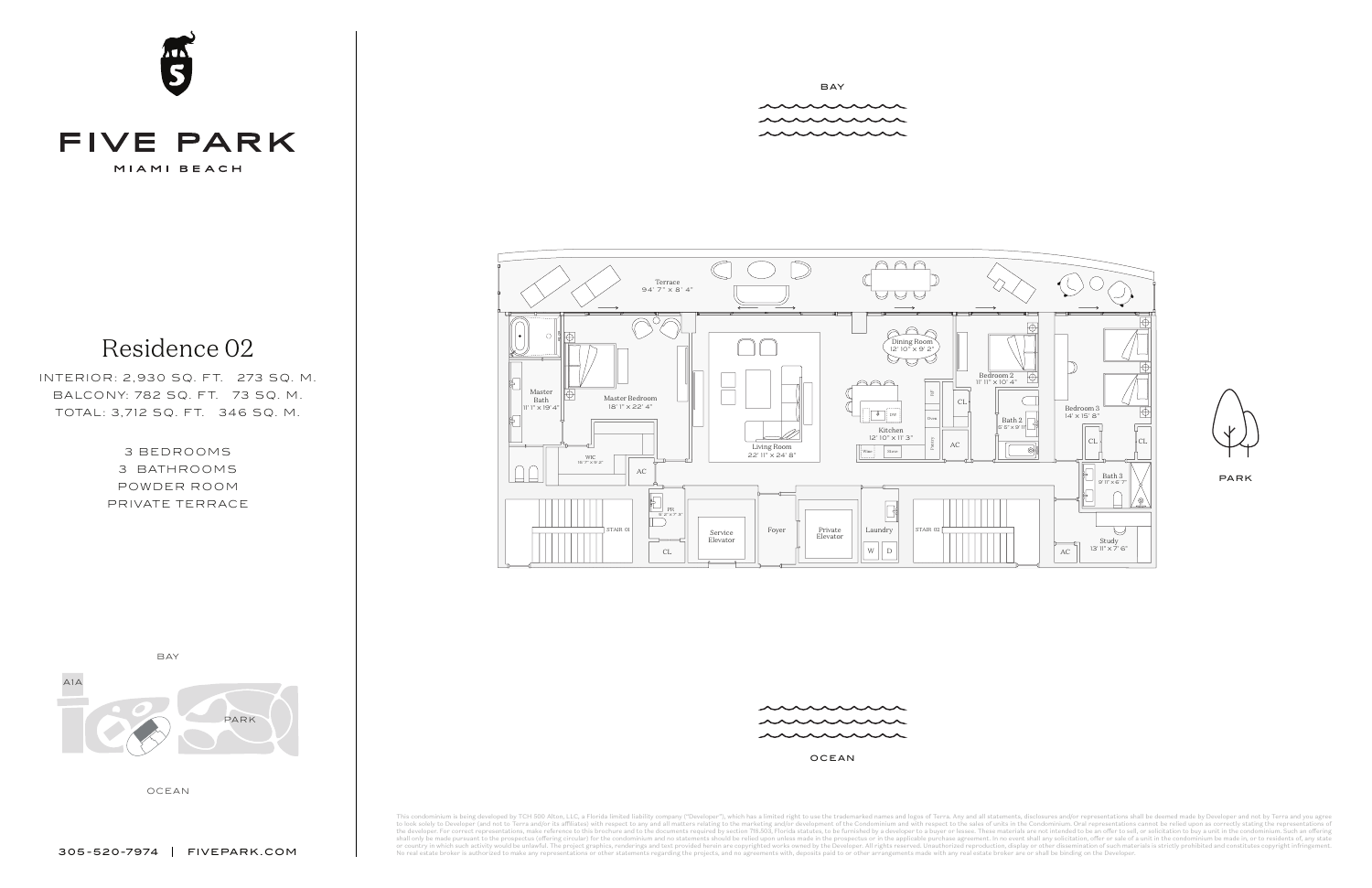

#### **FIVE PARK** MIAMI BEACH

OCEAN



3 BEDROOMS 4 BATHROOMS POWDER ROOM PRIVATE TERRACE

Residence 03

INTERIOR: 2,615 SQ. FT. 242 SQ. M. BALCONY: 984 SQ. FT. 92 SQ. M. TOTAL: 3,599 SQ. FT. 334 SQ. M.





This condominium is being developed by TCH 500 Alton, LLC, a Florida limited liability company ("Developer"), which has a limited right to use the trademarked names and logos of Terra. Any and all statements, disclosures a to look solely to Developer (and not to Terra and/or its affiliates) with respect to any and all matters relating to the marketing and/or development of the Condominium and with respect to the sales of units in the Condomi No real estate broker is authorized to make any representations or other statements regarding the projects, and no agreements with, deposits paid to or other arrangements made with any real estate broker are or shall be bi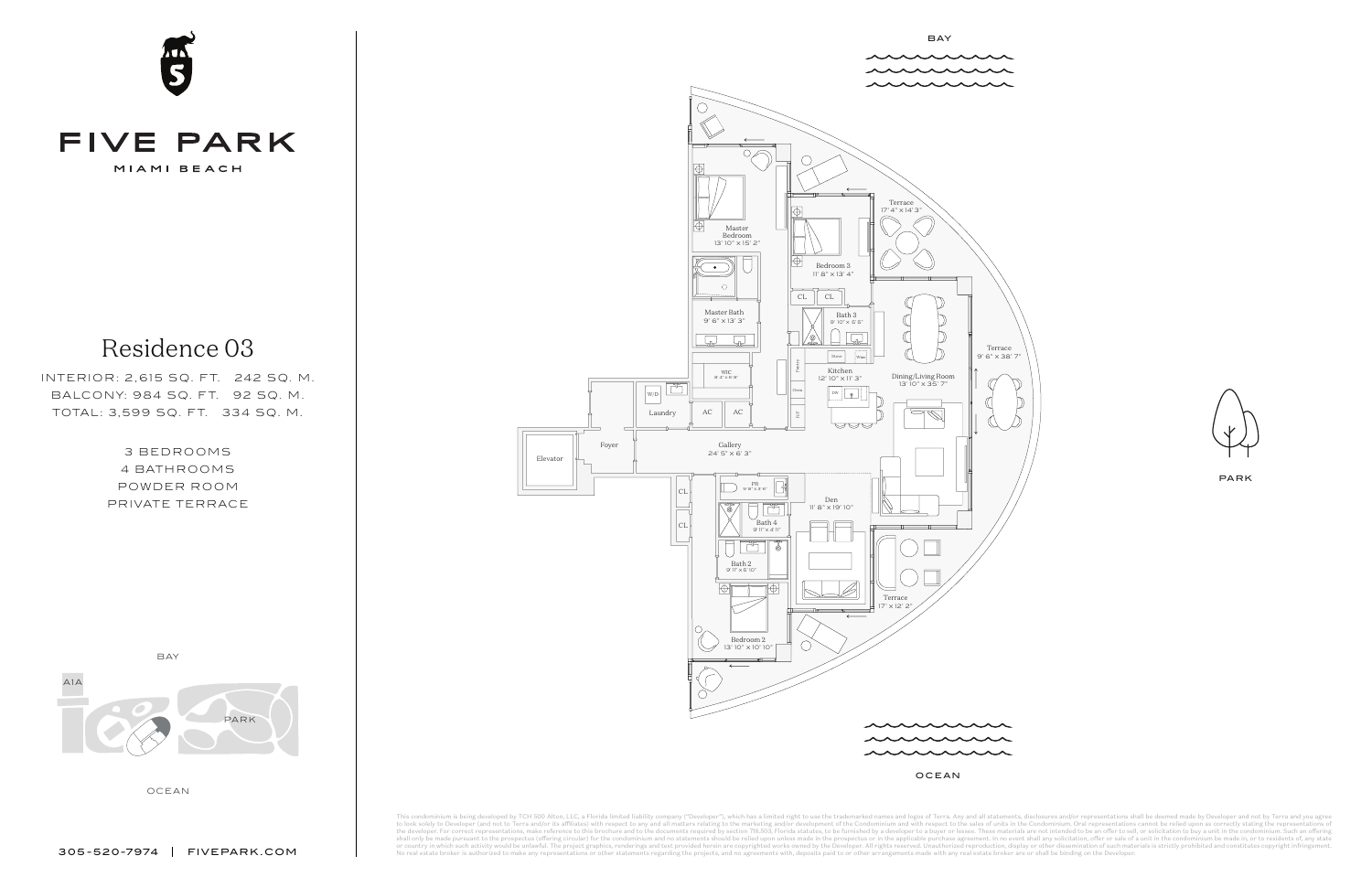OCEAN





# **04** MIAMI BEACH

2 BEDROOMS 2 BATHROOMS POWDER ROOM

PRIVATE TERRACE

Residence 04

INTERIOR: 1,434 SQ. FT. 133 SQ. M. BALCONY: 344 SQ. FT. 32 SQ. M. TOTAL: 1,778 SQ. FT. 165 SQ. M.

OCEAN

This condominium is being developed by TCH 500 Alton, LLC, a Florida limited liability company ("Developer"), which has a limited right to use the trademarked names and logos of Terra. Any and all statements, disclosures a to look solely to Developer (and not to Terra and/or its affiliates) with respect to any and all matters relating to the marketing and/or development of the Condominium and with respect to the sales of units in the Condomi No real estate broker is authorized to make any representations or other statements regarding the projects, and no agreements with, deposits paid to or other arrangements made with any real estate broker are or shall be bi

305-520-7974 FIVEPARK.COM



BAY

munne munne munnu



FIVE PARK / UNIT Y